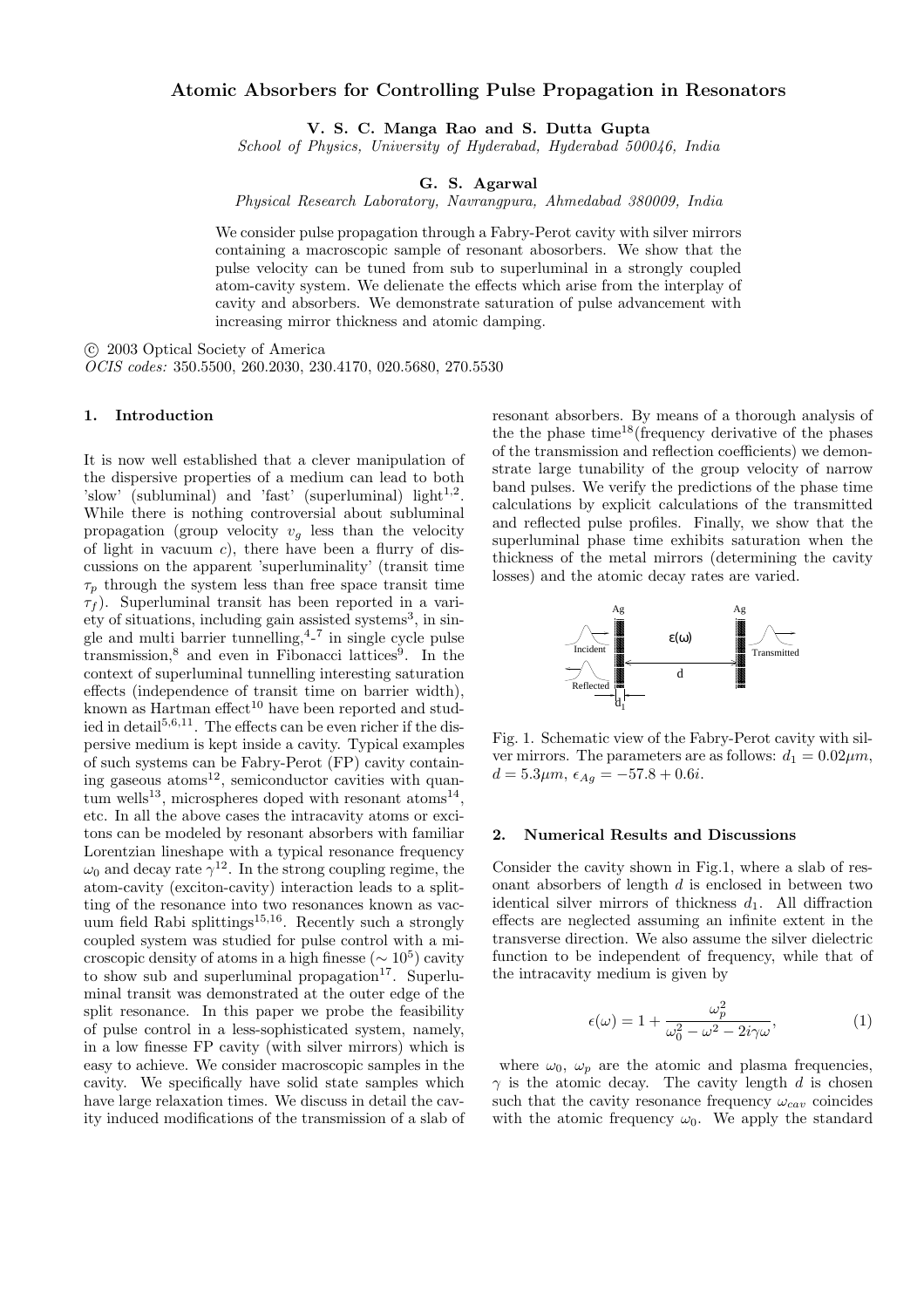

Fig. 2. (a) Absolute value of the amplitude transmission T, (b) delay  $\tau_p - \tau_f$  and (c) group index  $n_g$  as functions of frequency  $\dot{f}$ . Curves from top to bottom (close to 280THz) are for  $(\omega_p/\omega_0)^2 = 0.0, 2.0 \times 10^{-6}$  and  $1.0 \times 10^{-4}$ , respectively, with  $\gamma/\omega_0 = 10^{-3}$ . The dashed line shows the results for the slab of resonant absorbers (no mirrors) for  $(\omega_p/\omega_0)^2 = 1.0 \times 10^{-4}$ . Other parameters are as in Fig.1

characteristic matrix approach<sup>19</sup> to evaluate the amplitude transmission  $T(\omega)$  and reflection  $R(\omega)$  through the structure at a given frequency  $\omega$ . The phase times for the reflected and transmitted pulse can be calculated  $as^{18}$ 

$$
\tau_p^{T,R} = \left. \frac{\partial \phi_{T,R}}{\partial \omega} \right|_{\omega = \omega_c},\tag{2}
$$

where  $\phi_{T,R}$  is the phase of the transmission and reflection coefficients, respectively (i.e.,  $T, R$  =  $Abs(T, R)exp(i\phi_{T,R})$ . Both transmitted and reflected pulse profiles were calculated assuming a gaussian envelope of the input pulse with carrier frequency  $\omega_c$ .

The results for the amplitude transmission coefficient for three different values of  $(\omega_p/\omega_0)^2$  ( $\sim$ density of atoms), namely,  $0.0, 2.0 \times 10^{-6}$  and  $1.0 \times 10^{-4}$ , respectively, are shown in Fig.2a. The corresponding delay/advancement  $\tau_p - \tau_f$  and group index  $n_q$  are shown in Figs.2b and 2c, respectively. It is clear from Fig.2 that for an empty cavity  $(\omega_p/\omega_0 = 0.0)$  the transmission of a pulse tuned at the cavity resonance can be highly subluminal with a group index of about 30. An increase in the density of atoms resulting in an increase in the atom-cavity coupling leads to the vacuum field Rabi splittings. The curve for  $(\omega_p/\omega_0)^2 = 2.0 \times 10^{-6}$  captures the onset of the splitting while for  $(\omega_p/\omega_0)^2 = 1.0 \times 10^{-4}$  one has wellsplit resonances. As a consequence of the strong coupling in the atom-cavity system, there is a significant change in the dispersive properties leading to the possibility of both sub and superluminal transmission. For example, for  $(\omega_p/\omega_0)^2 = 1.0 \times 10^{-4}$  and for a carrier tuned at  $\omega_0 = \omega_{cav}$ , the pulse transmission can be highly superluminal with an index  $n<sub>g</sub> \sim -35$ . On the other hand for a pulse tuned at one of the side bands transmission is subluminal with group index of about  $+30$ . All these results were verified by explicit calculations of the transmitted pulse profiles (not shown). In order to appreciate the role of the cavity in controlling the pulse delay we have shown the results for a dielectric slab (with no mirrors) of the same length  $d$  in Fig.2 by dashed lines. The value of  $(\omega_p/\omega_0)^2$  was taken as  $1.0 \times 10^{-4}$ . The transmission coefficient has a dip at resonance due to absorption in the slab. This is in contrast to the peak of transmission (close to unity) of an empty cavity or almost null transmission of the cavity filled with atoms with the same density. Note also that the slab can lead to superluminality (without much prospects for subluminal propagation) which can be easily surpassed if the same is enclosed in a cavity. Introduction of the cavity mirrors implies a decrease in the group index from -24 to -36 (see Fig.2c).

The inevitable question that arises is how to enhance the above effects. Since they are due to atom-cavity interaction, one of the ways is to increase the cavity finesse. The cavity of Fig.1 with no atoms has a finesse of about 46. One can increase the finesse, for example, by increasing the thickness of the silver mirrors. For mirror thickness  $d_1$ , say,  $0.03 \mu m$ , one has a finesse of about 125, leading to much sharper cavity resonances, albeit with slightly lower peak transmission. For an empty cavity, the increase in finesse from 46 to 125 implies an approximate increase in the group index from 30 to 80. The atom-cavity interaction in higher finesse cavities can lead to higher absolute values of group index leading to an enhancement of both sub- and super- luminality. For example, for the sideband of the split resonance for  $(\omega_p/\omega_0)^2 = 1.0 \times 10^{-4}$ , the group index can be enhanced from 30 to 46 corresponding to the same increase in finesse. In this context a better option would be to replace the silver mirrors by dielectric reflection coatings, which minimizes the mirror absorption. Next we discuss the be-



Fig. 3. (a) Absolute value of the amplitude reflection coefficient R and (b) delay  $\tau_p - \tau_f$  for reflected light as functions of frequency  $f$ . Curves from bottom to top are for  $(\omega_p/\omega_0)^2 = 0.0, 2.0 \times 10^{-6}$  and  $1.0 \times 10^{-4}$ , respectively. Other parameters are as in Fig.2

havior of the reflected pulse. In a one dimensional lossless system, the delay behavior (i.e., whether subluminal or superluminal) is expected to be the same in both transmitted and reflected pulses $^{11}$ . We now show that it could be very different in systems with losses. Note that our cavity is lossy on two counts, because of losses in silver and in absorbers. We plot the reflection coefficient  $R$